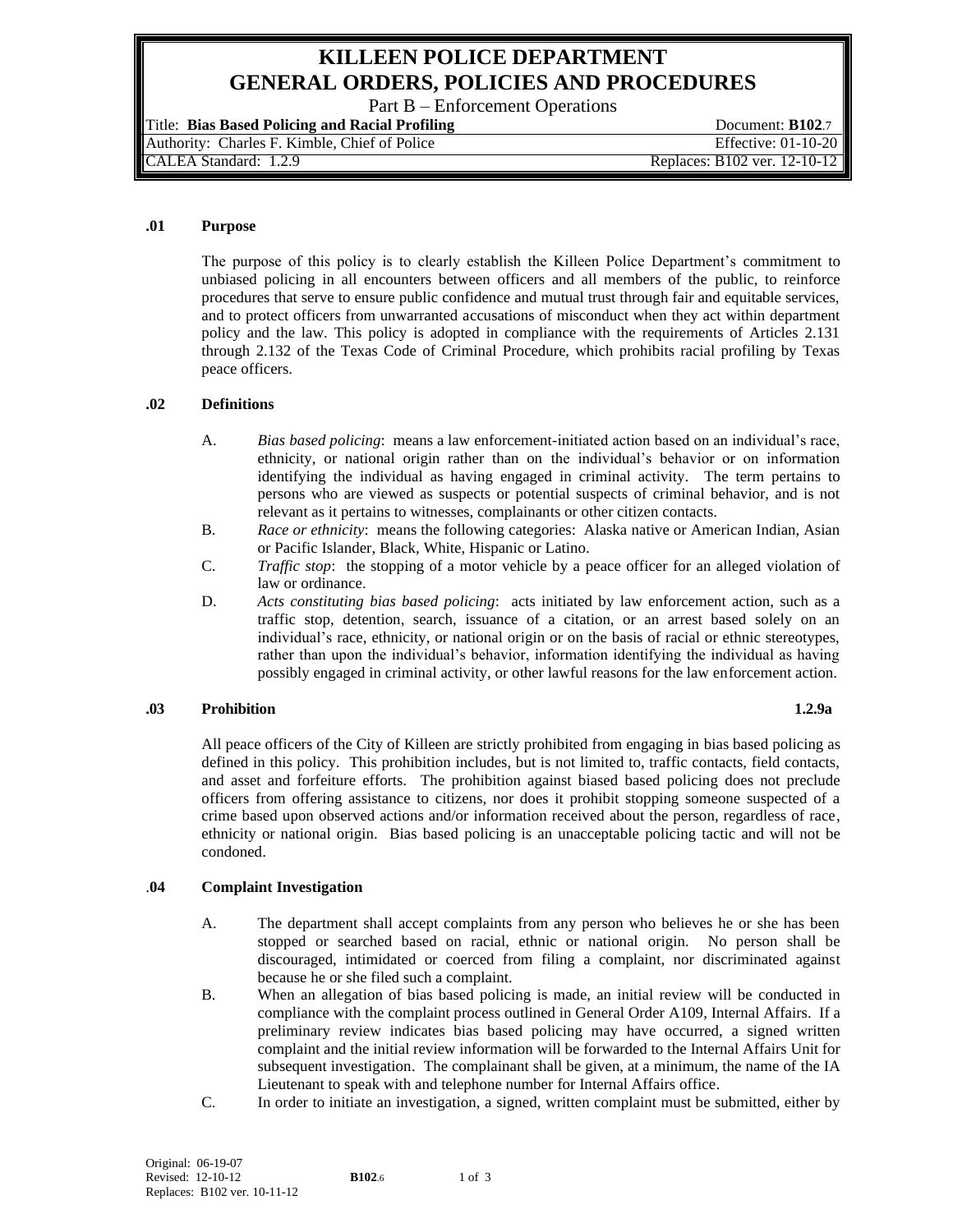the complainant or an employee notified by the complainant. Where an employee completes the written complaint, the following information must be included on the Personnel Complaint Form:

- 1. The time, place and details of the alleged incident;
- 2. The identity or description of the officer involved; and

3. The identity of the complainant; and a manner of contacting the complainant. Complaints will be accepted by mail.

- D. Investigation of a complaint shall be conducted in a thorough and timely manner. Receipt of each complaint shall be acknowledged to the complainant in writing. All such complaints shall be reviewed and investigated by the Internal Affairs Unit within a reasonable period of time, and the results of the review and investigation shall be filed with the Chief and with the complainant.
- E. In the event that a complaint of bias based policing filed by a complainant involves an occurrence that was recorded on video or audio, the Internal Affairs Unit shall, upon commencement of the investigation of the complaint and upon written request of the officer, promptly provide a copy of the recording to the officer.

## **.05 Corrective Action 1.2.9c**

Any officer who is found, after investigation, to have engaged in bias based policing in violation of this policy shall be subject to corrective action, which may include one or more of the following: reprimand; diversity, sensitivity or other appropriate training or counseling; unpaid suspension; termination of employment; or other appropriate action as determined by the Chief of Police.

## **.06 Public Information**

The Killeen Police Department shall provide education and information to the public concerning the department's bias based policing policy and the complaint process. The department's policy will be incorporated into the department's website and into civic presentations, where applicable. The department may also utilize the news media and Internet as needed.

## **.07 Citation Data Collection & Reporting**

- A. For each traffic stop in which a ticket, citation, or warning is issued and to arrests made as a result of those traffic stops the officer involved in the stop shall collect the following information:
	- 1. The person's gender.
	- 2. The person's race or ethnicity, as stated by the person or, if the person does not state the person's race or ethnicity, as determined by the officer to the best of the officer's ability.
	- 3. The initial reason for the stop.
	- 4. The location of the stop.
	- 5. Whether the officer knew the race or ethnicity of the individual detained before detaining that individual.
	- 6. Whether the officer conducted a search as a result of the stop, and if so, whether the person detained consented to the search.
	- 7. Whether any contraband or other evidence was discovered in the course of the search and a description of the contraband or evidence.
	- 8. The reason for the search, including whether:
		- (a) Any contraband or other evidence was in plain view.
		- (b) Any probably cause or reasonable suspicion existed to perform the search.
		- (c) The search was performed as a result of the towing of the motor vehicle or the arrest of any person in the motor vehicle.
	- 9. Whether the officer made an arrest as a result of the stop or the search, including a statement of whether the arrest was based on a violation of the penal code, a violation of the traffic law or ordinance, or an outstanding warrant and a statement of the offense charged.